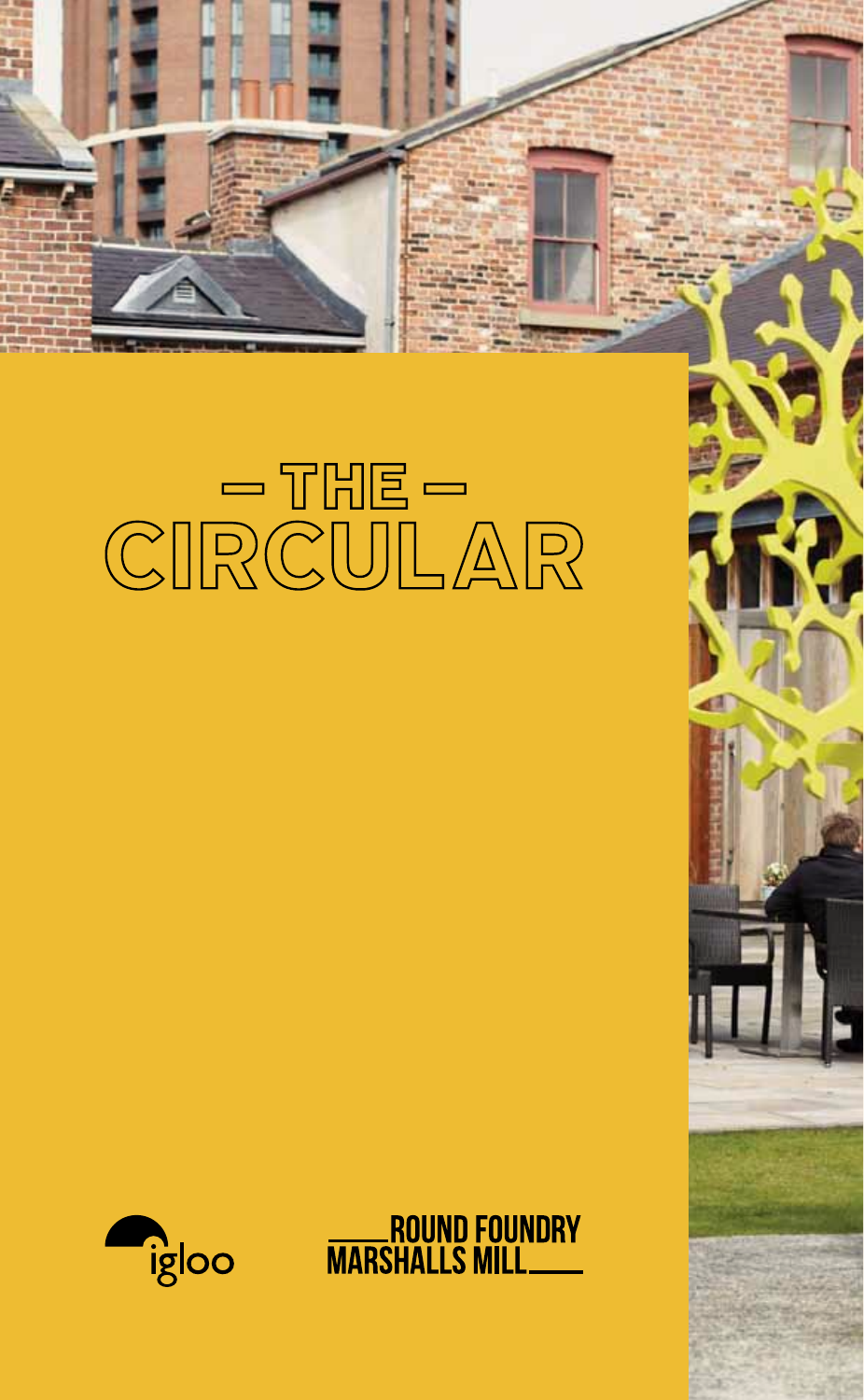# WELCOME TO T ALL new Circular

THE CIRCULAR WILL FEATURE NEWS, ACHIEVEMENTS, INNOVATIONS A EVENTS BEING CREATED IN THIS BEAUTIFUL, HISTORIC CORNER OF LE

**—**

#### **— The Cir cular makes i ts debu t**

The Round Foundry is established in Leeds as an area where some of the most interesting and creative companies choose to locate and where commonly they thrive. There is so much great work to shout about that we have produced this first edition of 'The Circular' to help turn up the volume about the work, the companies, the bars and cafes and the place which is fast becoming a destination in its own right, as the city continues to develop. Covering the Round Foundry and Marshall's Mill areas 'The Circular' will feature news, achievements, innovations and events being created in this beautiful, historic corner of Leeds. Let us know if you have any news that we should feature in the next edition by contacting anys@anitamorrisassociates.co.uk / @weloveholbeck

#### **The new fon t of all ( Round Foundry) knowledge**

**—**

**—**

*Photo. Johnny Carr*

A new website for the Igloo estate is now live. www.theroundfoundry.co.uk is the first place to look for vacant office space in the area and it will be regularly updated with details about events, media coverage and local area developments.

#### **—Free city car club membership**

All Round Foundry area tenants are able to take advantage of free city car club membership for up to five members of staff. Creative Space Management have masterminded the deal so if you are interested in taking up this offer, visit: http://goo.gl/xWn2y.

#### **The great Round Foundry Bake Off**

Well done to all the Mary Berry fans who took part in the Media Centre Bake Sale for Comic Relief, raising £79.27. Joint winners, Kim Van Elkan from Hornall Anderson and Steven Lilley from Simple Usability won a Pickled Pepper voucher for their light-fingered culinary skills.

#### **Twee Mee t success t**

It's now standard to 'meet' people virtually on Twitter but how many of us actually arrange to meet up in person? The Round Foundry last month hosted its first Tweet Meet in association with CDI Alliance, Doo Marketing, The Smart Agency and V Social. More than 70 people attended and were able to put faces to followers and get talking without the limitations of 140 characters. Proceeds, which were in excess of £200, went to the Leeds Children's Charity. Potentially a great way to do business and, as the event was so successful, a second one is taking place on 4 June. For more details email deborah@roundfoundry.net or contact Stuart McFarlane from CDI Alliance on Twitter: @stumac1066

## **—Always learning**

Igloo and Creative Space Management are committed to providing opportunities for continuous professional development. New skills and qualifications have recently been achieved by the estate management team Adam, Jamie, Myhcal & Steve who have successfully completed the Level 2 NVQ training course in cleaning support services.

### **—Shine a light and shed a tonne**

Car park lighting at Marshall's Mill has recently been converted to use LEDs which will cut down the carbon footprint by some 13 tonnes and reduce power costs. The same will be done soon at the Round Foundry.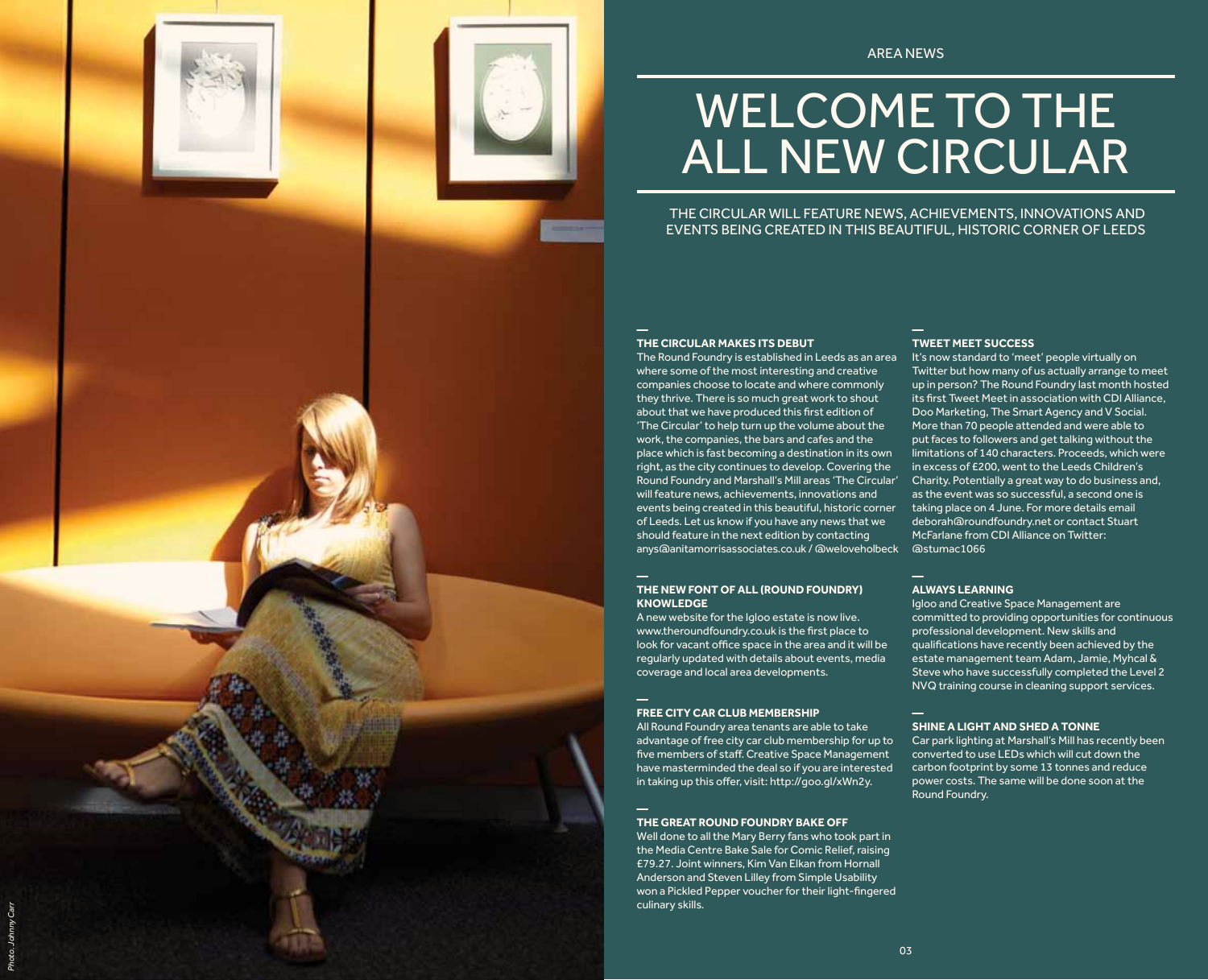# YOUR NEWS

HERE IN THE CIRCULAR WE WILL HIGHLIGHT THE AWARD WINS, NEW BUSINESS AND GENERAL NEWS FROM THE PEOPLE, PLACES AND BUSINESSES THAT MAKE UP OUR COMMUNITY

#### **— HELLO**

Three new tenants are moving into their offices over the coming weeks. Welcome to investment company The Lawrence Scoffield Group, care home provider Methodist Housing Association and creative branding agency Brave.

*www.thelsgroup.co.uk / www.mha.org.uk*

#### — **Congratulations**

It is well known locally that the companies based in the Round Foundry area are among the best in the country but it's always good to receive recognition from industry peers. Congratulations to the companies that were celebrating at the recent Insider Yorkshire Digital & Technology Awards 2013 including Bloom for Best use of SEO, Finn Communications who were highly commended for best use of social media for client Fab and Welcome to Yorkshire for Digital Marketing Campaign of the Year and Best Business to Consumer Website of the Year Winner. A mention too for neighbour TurnKey which was awarded Best Business to Business Website of the Year for their work for Ideal Heating.

#### — **New office for Finn**

Award winning PR company Finn Communications is moving, but they are not going far. After six successful years in the Media Centre the team is expanding into larger premises and relocating to 14 Foundry Street. It's good to know we will still be seeing them around.

*www.finncomms.com / @Finn\_PR* 

#### — **PUBLISH INTERACTIVE EXPANSION**

Landlords are well accustomed to tenants' accommodation needs changing and Igloo is always keen to help growing businesses to focus on the day to day business whilst we resolve the physical expansion requirements. Publish Interactive, which provides software solutions for market research publishers, moved its small team into the Media Centre in 2009 and, in just three years, has quadrupled its staff winning a host of industry accolades as well as a raft of international clients. These are exciting times for the company and we are pleased that their growth plans include staying local. Precision customers include Decision Resources Group, Kline & Company, Espicom, Canadean and Technomic, and the focus for the next year is consolidating sales in North America, a market which is very well-suited to the company's product and service. With plenty of ideas for developing their unique software even further, the future looks bright. *www.publishinteractive.com*

## **Technology Forge-ing good client relations**

At the end of last year, Marshall's Mill tenants Technology Forge held an event for The Technology Forge Northern User Group - 25 of its public sector clients, based in the North of England. Using a combination of the company's office on the 4th floor of Marshall's Mill and a temporarily empty office space nearby, the event included presentations and networking opportunities for the delegates and gave them the chance to meet the whole Technology Forge team, not just those that are typically clientfacing. The event proved valuable for both clients and staff and it is hoped that more such businessfocused events will be held at the Mill. *www.technologyforge.com/ @tech\_forge* 



### **A Simple route to success**

Behavioural research company SimpleUsability recently featured in a special Sector Focus on IT and Technology in the Yorkshire Post, which got to grips with usability testing and eye tracking as the company rolls out its fascinating service to clients including Asda, Jet2.com, Irwin Mitchell, Jewson and Action for Children. Managing director and founder Guy Redwood is aiming high, with future plans to expand the company globally, citing mainland Europe as a key target and attending a trade visit with UK Trade and Investment to New York explore opportunities in the US. The company, which has been located here since 2007, is a great example of a business that harnesses creativity and technology for the modern world, from the place where the Industrial Revolution in Leeds began. *www.simpleusability.com / @SimpleUsability* 

## **'Welcome' to stay**

The powerhouse that is Welcome to Yorkshire is set to be in the area for a while yet, having committed to staying in the Dry Sand Foundry until at least 2018. With high profile campaigns already underway to put the Yorkshire Sculpture Triangle on the map, preparations are fast developing for the Tour de France's 'Grand Depart' in 2014, when the eyes of the world will be looking this way. *www.yorkshire.com / @Welcome2Yorks* 

—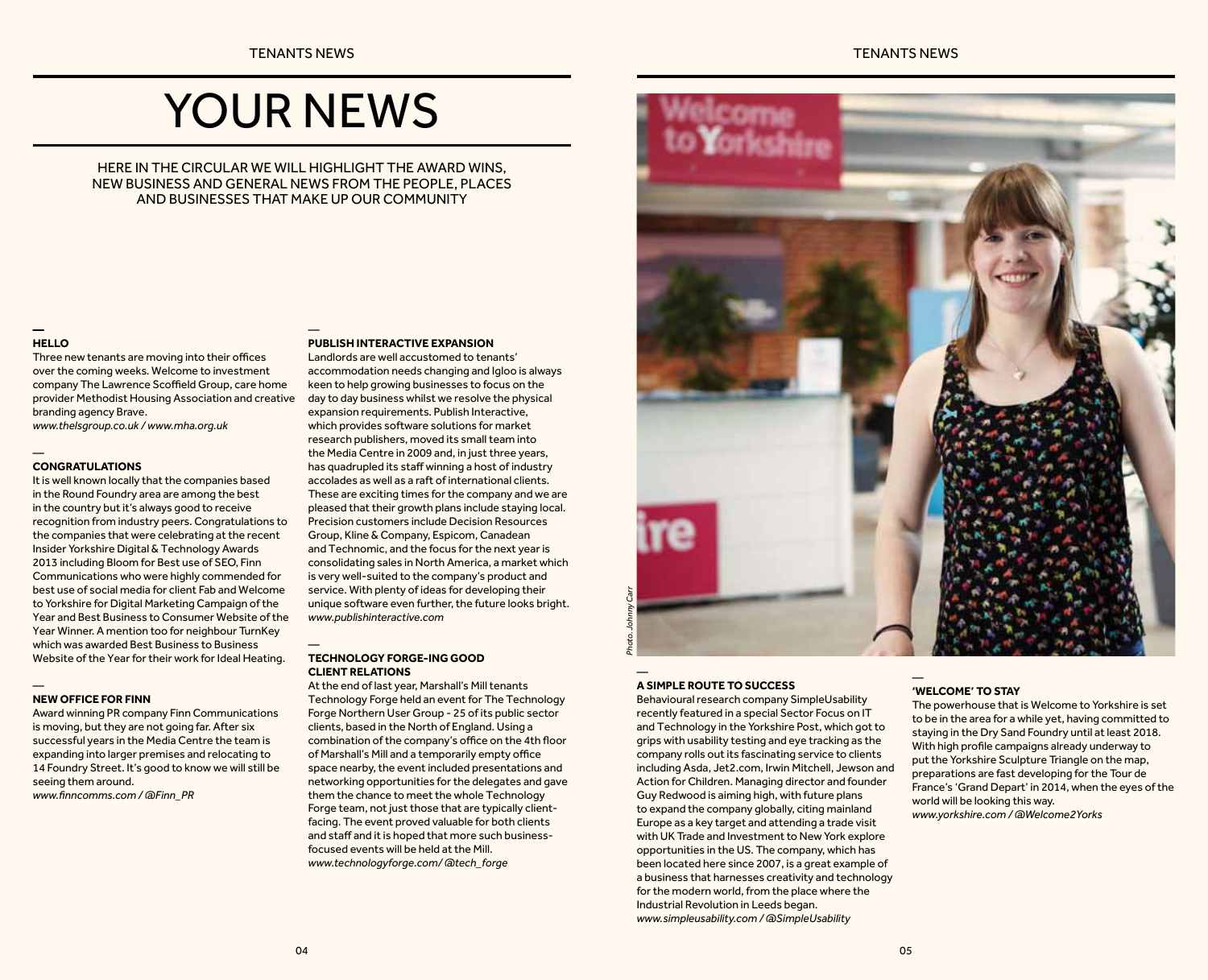## ELMWOOD STEPS UP

When BBC Look North was looking for a company to help them build momentum for Bradford, on the back of Bradford City FC's cup final appearance at Wembley, they approached one of the area's newest tenants, Elmwood

## Happy Birthday to you

They have been our favourite morning coffee call and lunchtime sandwich stop for five years so we would like to say Happy Birthday to Jon, Ross and the whole Out of the Woods team



With just 3 days' notice, the account team and designers really stepped up to the plate, working late into the night to produce film content and branded visuals, something that would usually take weeks of work. Their brief was to focus on Bradford's big football match and to suggest ways that the game could become a tipping point for Bradford by creating a positive buzz locally, nationally and further afield.

If you have not met Elmwood before, here's what you need to know; Elmwood is a brand design consultancy that started in Leeds in 1989 and now has offices in London, Melbourne, New York and Singapore, with

further plans to expand. The company has won more DBA International Design Effectiveness Awards than any other agency in history and just last week they were announced as the most successful design agency over the last year, according to this year's The Drum Design 100.

*www.elmwood.com / @ElmwoodTweets*



Since 2006 the flagship coffee shop on Water Lane has proved popular with local diners and corporate customers, offering made to order sandwiches, cakes and fresh fruit smoothies, using some of the region's best suppliers. In November 2010 the team took a leap across the canal and opened up a second shop at Granary Wharf.

Since then, Ross and Jon have run a series of successful pop up shops at Christmas time and set up Out of Yorkshire, an online retail outlet for their Yorkshire products allowing customers far and wide to buy Yorkshire.

Next is an Out of Yorkshire market, to be held at Granary Wharf on 25 May and featuring stalls from Out Of The Woods suppliers.

*www.outofthewoods.me.uk / @outofthewoodsuk www.outofyorkshire.co.uk / @outofyorks*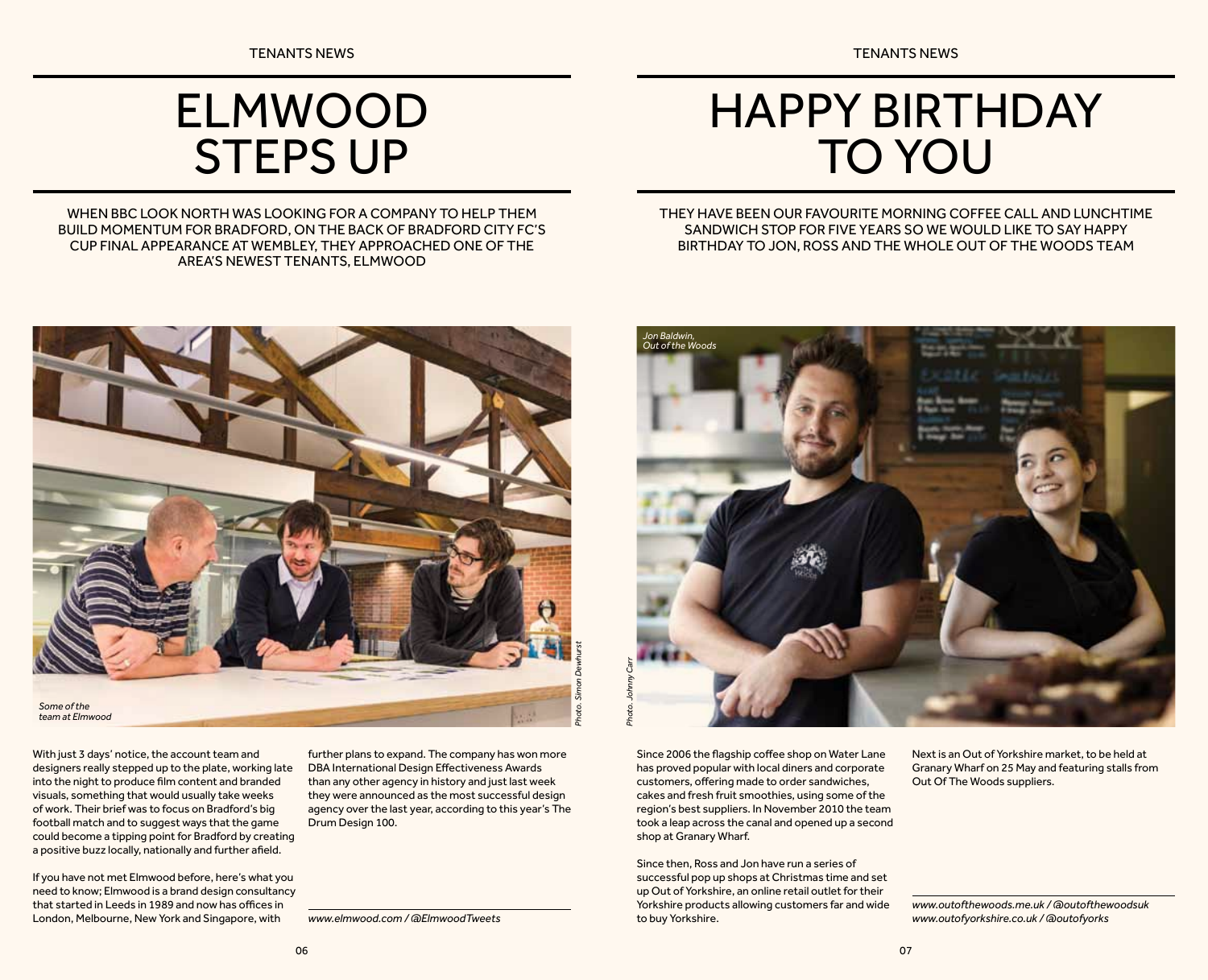PROFILE

## **GREAT MINDS** think alike

James Boyce and Simon Halkyard formed Digital Minds, a specialist digital recruitment agency in 2009. They relocated to the Round FOUNDRY MEDIA CENTRE FROM THEIR WELLINGTON STREET OFFICE IN 2010 AND in just two years, the company has expanded twice and doubled its office space thanks to a clutch of new client wins.

We spoke to them just after they moved into their new, bigger office space, still in the Media Centre.

#### *Hello Simon, can you tell our readers a little about Digital Minds?*

Both James and I have years of experience in recruitment and realised the growing jobs market afforded by the digital sector, so we created a niche recruitment agency which would cater specifically for this clientele. We only hire professionals with a strong digital background to ensure they have the latest knowledge of digital trends and technologies to help companies in the industry grow using the best creative talent.

#### *You moved to the Round Foundry from Wellington Street. What has been your experience of the area from a business perspective?*

We liked this area as it has a wealth of digital and new media companies, and potential clients, right on our doorstep. Being located in the heart of this creative corner of Leeds means we talk constantly to companies about the latest developments and industry news which in turn, helps us become more knowledgeable and look informed to our clients.

*You have been in the Media Centre for almost three years now, moving offices as and when required to accommodate changing staff levels. What changes within the business have precipitated the moves?* Briefly, we've won more than 30 new clients in the last twelve months and are planning to double our team by the end of 2013. This development is perfect for young, creative companies like ours and provides a knowledgeable network of like-minded companies. It's good to know there are other similar spaces, both old and new, close-by, such as Marshall's Mill and Tower Works, which could accommodate us when we finally outgrow the Media Centre, as we will definitely try to stay in the area for the long-term. We have no reason to want to be anywhere else; with a satellite office in London for those clients in the city and our base here, we are covered.

*http://flavors.me/digitalminds / @DigitalMindsLtd*

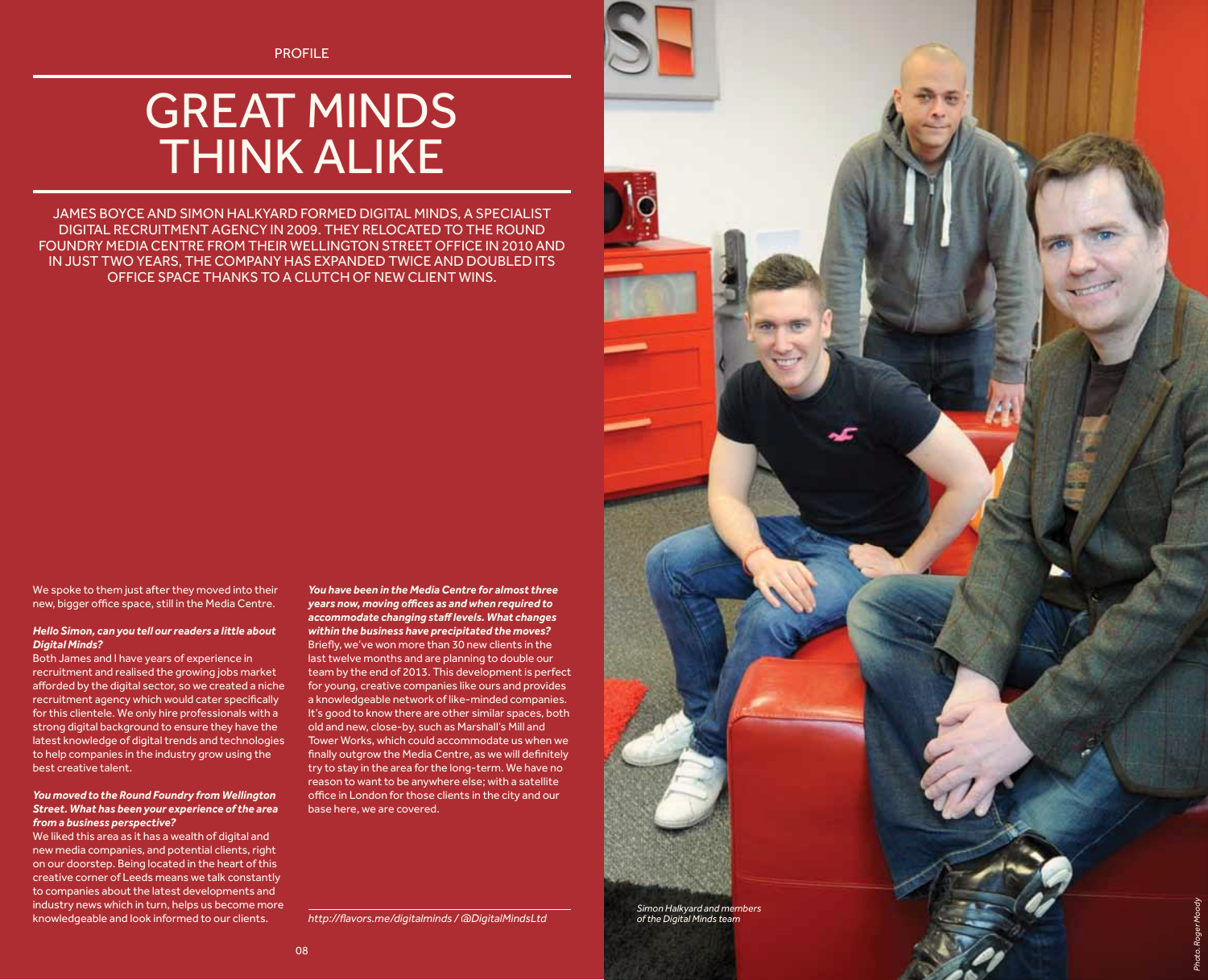## SOMETHING TO GET YOUR TEETH INTO

## OPPORTUNITIES TO GET INVOLVED AND ENGAGE WITH OTHER LOCAL BUSINESSES AND EVENTS FOR YOUR DIARY, HERE IN THE NEIGHBOURHOOD AND NEARBY

#### **— VOLUNTEERING OPPORTUNITIES**

Leeds Ahead has new upcoming volunteering opportunities open to all levels of staff and there are several events that companies can get involved in:

### 2 May Careers Event

*Co-operative Academy of Leeds LS9 7HD*

- 10 May Interview Practice *Roundhay School Technology College LS8 1ND*
- 18 June Interview Practice *Carr Manor Community School LS17 5DJ*
- 25 June Functional Workshop *St Theresa Catholic Primary School LS15 8RQ*
- 9 July Careers Event *Roundhay School Technology College LS8 1ND*
- 9 July Careers Event *Fieldhead Primary School LS14 2EG*
- 18 July Careers Event *Mirfield Free Grammar and Sixth Form WF14 9EZ*

If you would like to take part in any of the opportunities listed or need further information, contact Jaspal Birdi, Project Support Assistant at Leeds Ahead on jaspal.birdi@aheadpartnership.org. uk / 0113 2467877 / www.aheadpartnership.org.uk / @AheadP\_ship

#### **— GEARING UP FOR GROWTH**

Find out more about two new funding initiatives designed to support business growth, by attending a free breakfast seminar for companies in the creative, media and digital sectors.

This is organised in partnership between Igloo, Leeds City Council's economic development service and Creative Space Management on Wednesday 5 June, 8.30–10.00am at the Round Foundry Media Centre. David Parkin of TheBusinessDesk.com and Marc Allen of True North, two of the sector's leading companies will also share their experience of growing their businesses, the challenges they have faced and the lesson they've learned. Places are by reservation only, please email anys@anitamorrisassociates.co.uk to secure a place.

#### **— Leeds Loves Food**

Leeds's big gastronomic date is approaching soon. Leeds Loves Food, spread over two weeks from 24 May–9 June, will be a celebration of the city's food and drink scene, culminating in a food fair at Millennium Square over the final weekend. This year only businesses from across the Yorkshire region will be represented at the festival and here in the Round Foundry area we are hoping to get involved too so visit www.theroundfoundry.co.uk for further details as we get everything in order.

#### **— INTELLIGENT CITIES CONFERENCE**

The Intelligent Cities Conference and Exhibition comes to the Rose Bowl at Leeds Metropolitan University on 19 June 2013. Hosted by Leeds with support from Leeds and Partners and Leeds City Council the event will address the needs of smarter cities. Event organisers promise 'a look beyond the basic connectivity infrastructure to open data, mobile technologies, innovation, healthcare, medtech, wealth creation, digital inclusion and M2M capabilities.' An exhibition and trade show will run alongside the conference. Tickets are £50 + VAT (including lunch and refreshments) and you can get them here: www.nextgenevents.co.uk/events/ intelligent-cities-conference

## 100% Independent

The Round Foundry and Marshall's Mill area is gathering a reputation as an independent foodie haven with our selection of mouth-watering cafés, pubs and restaurants

## **David Street Cafe**

109 Water Lane 0113 245 4349 *Monday–Friday: 05.00–17.00hrs*

### **Engine House Cafe**

2 Foundry Square 0113 391 2980 info@theenginehousecafe.co.uk www.theenginehousecafe.co.uk *Monday, Tuesday: 8.00–15.00hrs Wednesday–Friday: 8.00–21.00hrs Saturday: 18.00–21.00hrs, Sunday: Closed*

### **The Foundry Wine Bar**

1 Saw Mill Yard 0113 2450390 Info@TheFoundryWineBar.co.uk www.thefoundrywinebar.co.uk *Tuesday–Friday: Lunch 12–14.30hrs / Dinner: 18.00–22.00hrs Saturday: 18.00–22.00hrs, Sunday–Monday: Closed*

### **The Midnight Bell**

101 Water Lane 0113 244 5044 info@midnightbell.co.uk www.midnightbell.co.uk *Monday–Thursday, Sunday: 11.30–23.00hrs Friday–Saturday: 11.30–24:00hrs*

### **Out Of The Woods**

113 Water Lane 0113 2448123 jon@outofthewoods.me.uk ross@outofthewoods.me.uk www.outofthewoods.me.uk *Monday–Friday: 7–16.00hrs*

### **The Pickled Pepper**

3 Saw Mill Yard 0113 234 4888 www.pickledpepperleeds.co.uk *Monday–Friday: 7.30–15.00hrs*





**The Cross Keys** 107 Water Lane 0113 243 3711 / info@the-crosskeys.com www.the-crosskeys.com Monday–Thursday: 12–23.00hrs Friday & Saturday: 12–24.00hrs Sunday: 12–22.30hrs

The Cross Keys instantly transports you from the hubbub of the city into a welcoming inn that could be miles away from anywhere, complete with gleaming beer pumps, cosy little alcoves and roaring fires. In the summer its courtyard provides sun drenched sanctuary from the city centre. The menu offers traditional British food made from locally sourced, ethically produced, seasonal ingredients.

The Cross Keys offers a great range of local specialist ales, wines and a great range of spirits. It also plays host to a food and crafts market where local independent traders sell their wares; ranging from jams & chutneys to home made jewellery, brownies and original artwork.